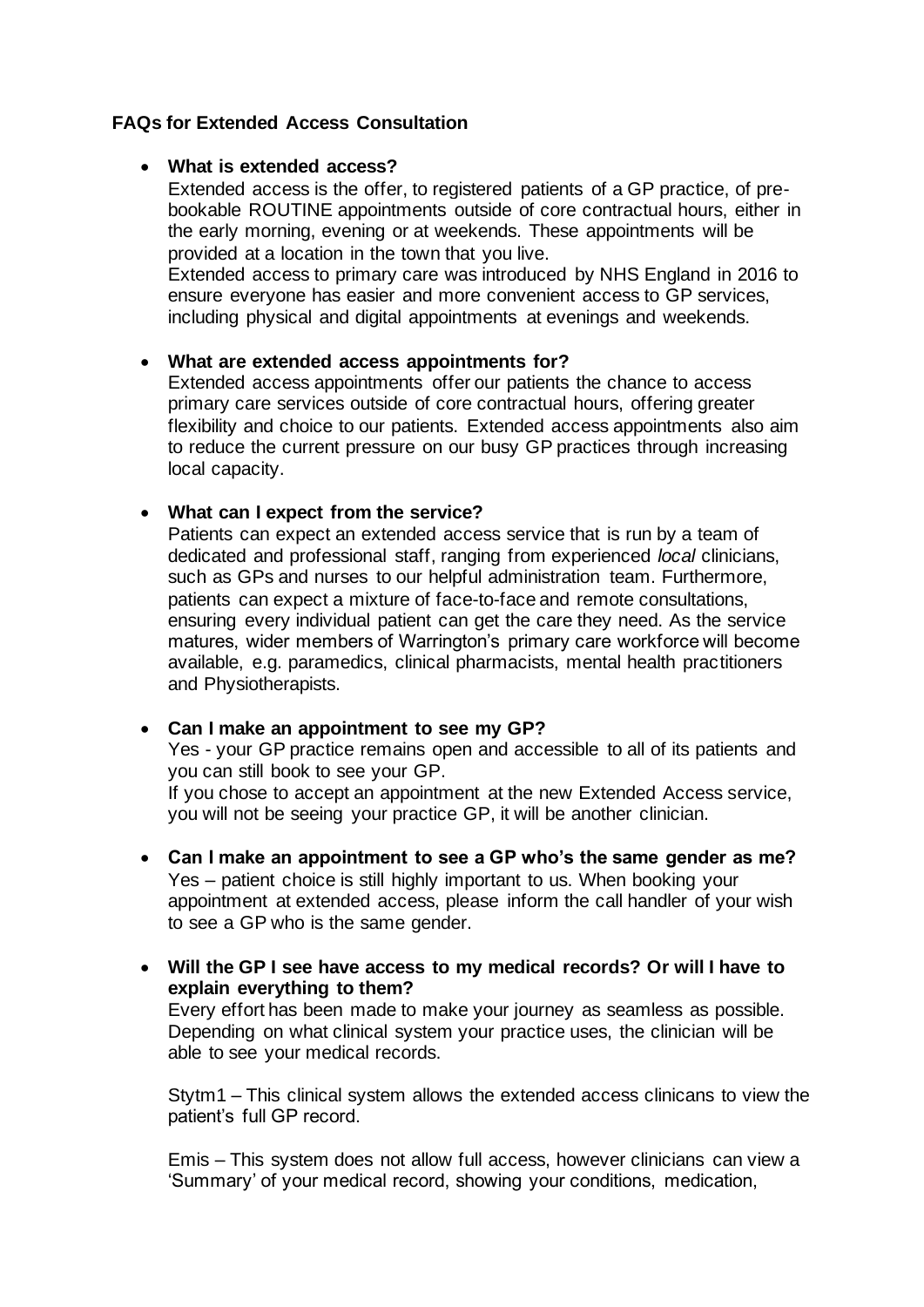allergies and your three most recent consultation notes. From speaking to local GPs in Warrington, it has been agreed that this does not put any patients from an Emis practice at a disadvantage or significant risk and the highest possible standard of care can still be provided.

• **Can I only see a GP, or are there other healthcare professionals / clinicians that I can see?**

Patients can enjoy access to a range of healthcare professionals. As the service begins, available appointments will predominantly be for GPs/Nurses, however as the service matures and develops, patients will be able to access paramedics, clinical pharmacists, mental health practitioners and physiotherapists – an offer we are really proud of.

• **Can a Carer, friend or family member accompany me for the appointment?** 

Yes – If you require the support of a carer, friend or family member at your appointment they are more than welcome. We want you to feel at ease and well supported.

• **How do I make an appointment?**

Appointments can be made through your GP practice. The receptionist will be able to offer you an appointment outside of core contractual hours if you are unable to access the practice during the day.

- **How long are the appointments?** Appointments are 10 minutes in length.
- **Can I book a double appointment?** Yes, however this depends on the availability of appointments.
- **How far in advance can I book an appointment?** You can book an appointment up to 14 days in advance.
- **Can I book an appointment on behalf of someone else?** Yes – If the patient is unable to book an appointment themselves, a carer or family member can book an appointment on their behalf.
- **Can I just walk in and be seen?** No walk in appointments are available, this service is strictly by appointment only.
- **What does the service cover?** This service is for routine appointments only; not for urgent or emergency care.
- **Does this mean practices are opening seven days a week?** Individual practices are not open 7 days a week. This service is an extension of primary care, meaning that primary care in Warrington will be open 7 days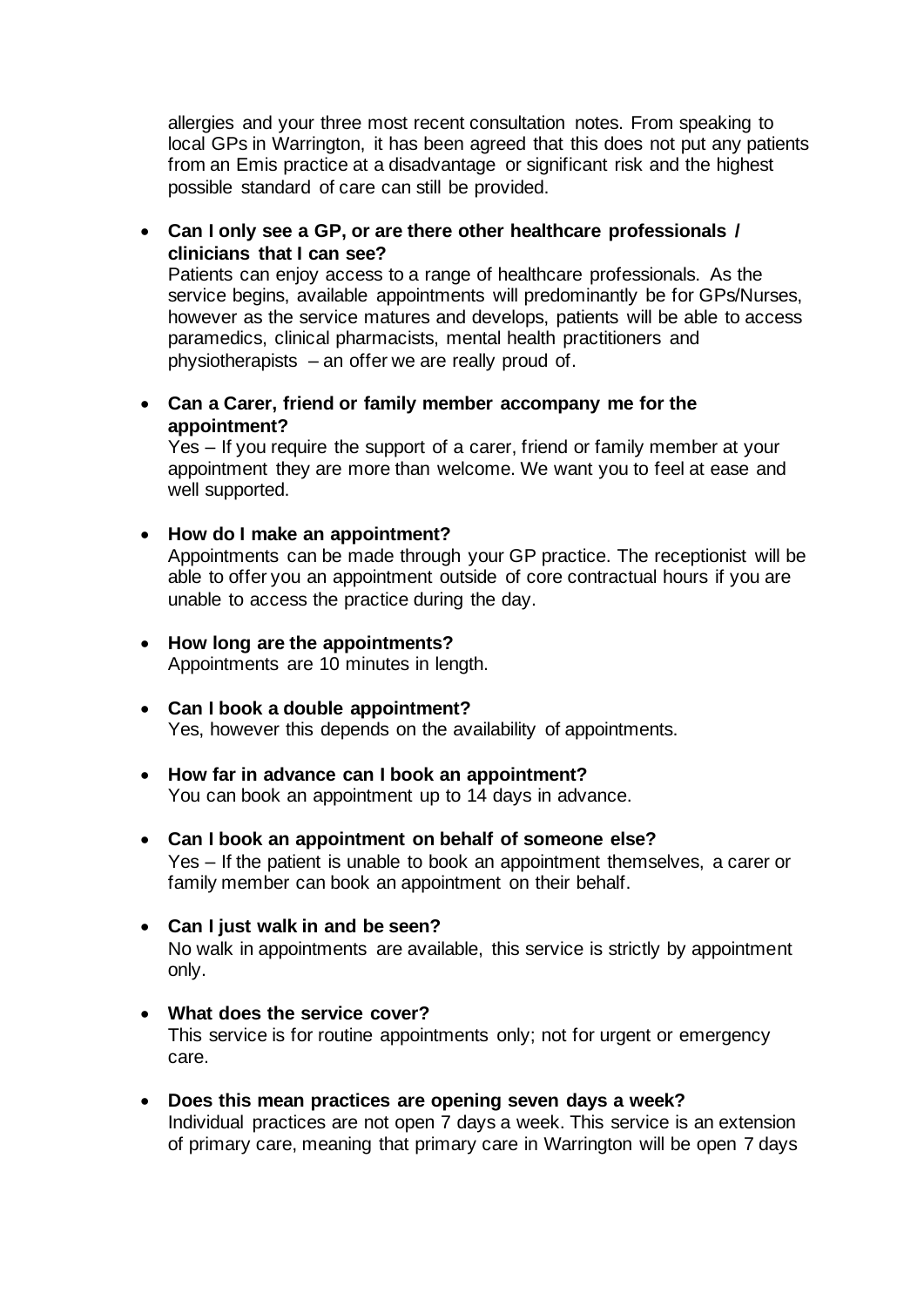a week.

- **Is the service also open on Bank Holidays?** Yes, the service will be open for patients on bank holidays.
- **Does this mean I will be guaranteed an appointment when I want it?** Unfortunately, we cannot 'guarantee' an appointment when you want it due to a range of factors, e.g. capacity. However, GP practice staff will endeavour to give you an appointment at a time/date that suits you.
- Will the early morning appointments at my own practice still be available?
- Can I book an appointment on the NHS App
- **Where can I get more information?** More information of the consultation is available on Warrington CCG's website

# **Separate models – Collaborative Model**

## • **Why have you chosen this location?**

'The collaborative' extended access service has decided to operate a 'hub and spoke' model, with the aim of allowing patients to access primary care in their locality. The existing service at Bath Street is always operational from one fixed location.

The proposed 'hub' will be based a Orford Jubilee Neighbourhood Hub (1st floor, Jubilee Way, Warrington, WA2 8HE). Orford Jubilee Hub has been chosen for a number of factors:

- It's central location means that patients do not have to travel too far, whether they live in the North, East, South or West.
- Direct bus routes are available to the site, with the bus stop at the front of the building.
- Large car park, which is free of charge if your visit is under 3 hours, giving ample time for patients to ensure all their concerns are addressed and do not feel rushed.

The 'spokes' aspect of this service is how we ensure patients can access primary care within their locality.

The table below shows the proposed new venues and timings for the enhanced access service. These venues will be available for all registered patients of:

- Birchwood Medical Centre
- Fearnhead Cross Medical Centre
- Padgate Medical Centre
- 4 Seasons Medical Centre
- Chapleford Medical Centre
- Culcheth Medical Centre
- Guardian Medical Centre
- Parkview Medical Practice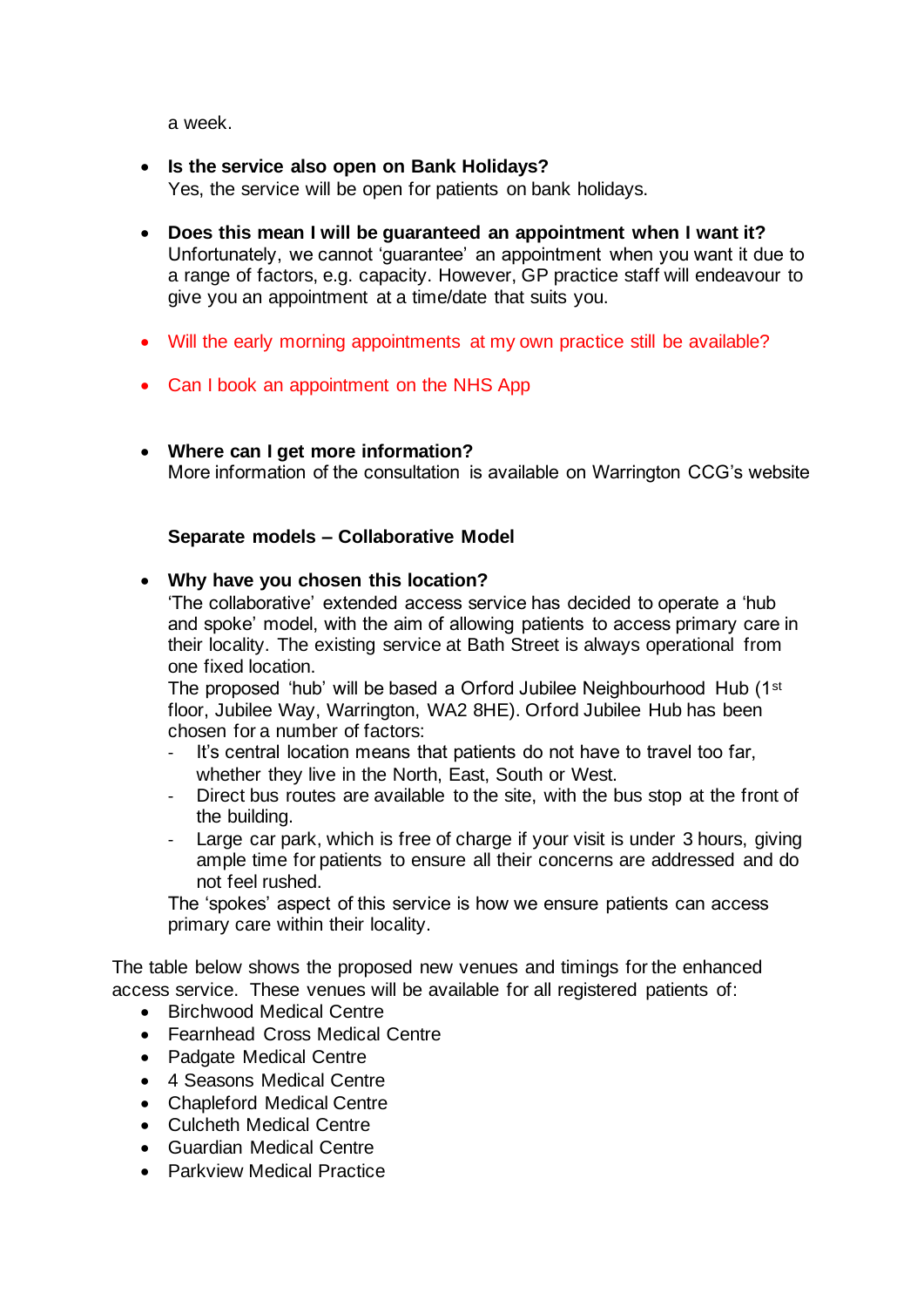- Springfields Medical Centre
- Westbrook Medical Centre
- Brookfield Surgery
- Lakeside Surgery
- Latchford Medical Centre
- Stockton Heath Medical Centre
- Stretton Medical Centre
- Cockhedge Medical Centre
- Fairfield Surgery
- Greenbank Surgery
- Holes Lane Surgery
- Manchester Road Medical Centre

| <b>Venue</b>         | M                | T      | W       | T       | F | Sa | Su |
|----------------------|------------------|--------|---------|---------|---|----|----|
| Latchford<br>Medical | 6.30pm<br>$-8pm$ |        |         |         |   |    |    |
| Centre               |                  |        |         |         |   |    |    |
| 1                    | 6.30pm           |        |         |         |   |    |    |
| Manchester<br>Road   | $-8pm$           |        |         |         |   |    |    |
| 4 Seasons            | 6.30pm           |        |         |         |   |    |    |
| Medical              | $-8pm$           |        |         |         |   |    |    |
| Centre               |                  |        |         |         |   |    |    |
| Latchford            |                  | 6.30pm |         |         |   |    |    |
| Medical              |                  | $-8pm$ |         |         |   |    |    |
| Centre               |                  |        |         |         |   |    |    |
| 1                    |                  | 6.30pm |         |         |   |    |    |
| Manchester<br>Road   |                  | $-8pm$ |         |         |   |    |    |
| 4 Seasons            |                  | 6.30pm |         |         |   |    |    |
| Medical              |                  | $-8pm$ |         |         |   |    |    |
| Centre               |                  |        |         |         |   |    |    |
| <b>Stockton</b>      |                  |        | 6.30pm- |         |   |    |    |
| Heath                |                  |        | 8pm     |         |   |    |    |
| Medical              |                  |        |         |         |   |    |    |
| Centre               |                  |        |         |         |   |    |    |
| 1                    |                  |        | 6.30pm- |         |   |    |    |
| Manchester           |                  |        | 8pm     |         |   |    |    |
| Road                 |                  |        |         |         |   |    |    |
| Parkview             |                  |        | 6.30pm- |         |   |    |    |
| Medical              |                  |        | 8pm     |         |   |    |    |
| Centre               |                  |        |         |         |   |    |    |
| Stockton             |                  |        |         | 6.30pm- |   |    |    |
| Heath                |                  |        |         | 8pm     |   |    |    |
| Medical<br>Centre    |                  |        |         |         |   |    |    |
| 1                    |                  |        |         | 6.30pm- |   |    |    |
| Manchester           |                  |        |         | 8pm     |   |    |    |
| Road                 |                  |        |         |         |   |    |    |